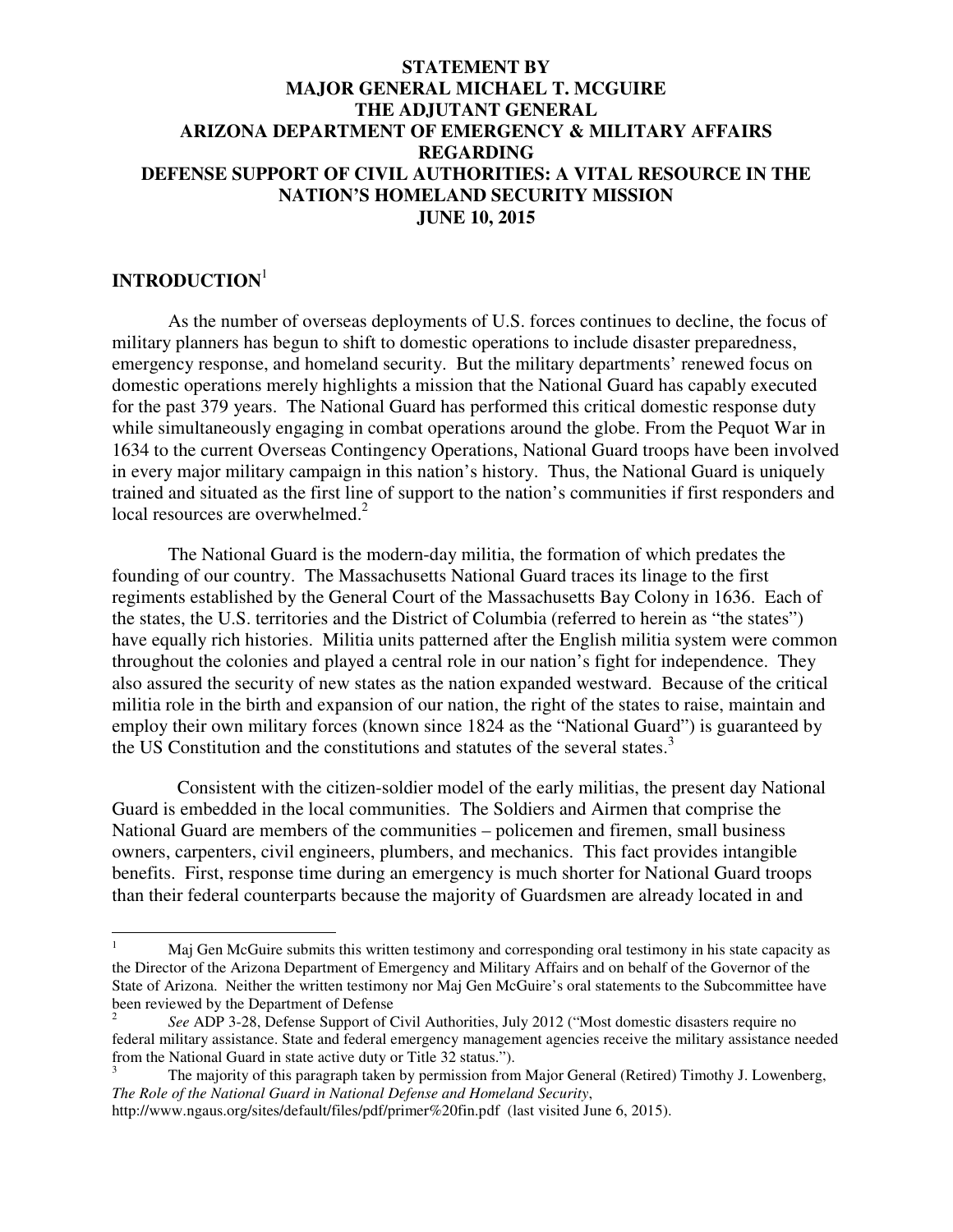around the affected area. Second, relationships already exist between Guardsmen and local officials, first responders and residents because, again, the Guardsmen live and work in the community. Third, affected communities benefit from a response force that can bring not only military capabilities but also civilian skills such as carpentry, mechanical, civil engineering, and business negotiation. And fourth, National Guard troops have hometown familiarity with the geographic layout of the affected community, combined with an understanding of the most atrisk areas. Put another way, with nearly 3,300 installations in 2,700 communities around the country, the National Guard is America's "forward deployed" homeland response force.<sup>4</sup> Accordingly, any proposal to impose "proportionate" cuts on the various military branches must consider the effect an arbitrary cut would have on this critical homeland response force.

### **THE NATIONAL GUARD AS THE PREFERRED DOMESTIC RESPONSE FORCE**

Disasters typically begin and end locally, and most are managed at the local level. It is therefore the goal of any emergency response plan to be able to resolve an event at the lowest possible level of jurisdiction – our cities and counties. Local first responders are the first line of defense during any emergency or disaster that strikes our homeland. The nation's local first responders are supported by the "Whole Community," a concept that recognizes preparing for and responding to emergencies is the collective responsibility of our citizens, local governments, faith-based and non-profit organizations, and the private sector in conjunction with state, tribal, and federal government agencies. The Whole Community concept is essential to the National Preparedness System. Developed in response to Presidential Policy Directive 8: National Preparedness, the National Preparedness System is based upon and driven by the National Preparedness Goal – "A secure and resilient nation with the capabilities required across the whole community to prevent, protect against, mitigate, respond to, and recover from the threats and hazards that pose the greatest risk." The existing National Incident Management System (NIMS) provides the foundation on which the National Preparedness System is built, and has developed over time to guide the Whole Community in the response and management of a disaster or emergency, from local first responders and across all levels of government, while recognizing the sovereignty and responsibility of state.

The National Preparedness System is broken into five preparedness frameworks: Prevention, Protection, Mitigation, Response, and Disaster Recovery. The National Response Framework provides the structure to enable the Whole Community response. Local first responders address nearly 85% of the disasters and emergencies that impact our communities on daily basis.<sup>5</sup> Occasionally, disasters and emergencies occur that exceed the resources and abilities of our local first responders; and in those rare cases where our first responders are not sufficiently able to respond and recover from a disaster or emergency the response escalates to higher levels of government through the National Response Framework – first the state, then multiple states, and finally federal. This scalability is the essential strength of the National Incident Management System, and enables the Whole Community to meet and manage incidents involving all threats and hazards — regardless of cause, size, location, or complexity. Although

<sup>4</sup> See Exhibit 1.

<sup>5</sup> Lt Col Mike Domingue, New Hampshire National Guard, "National Guard Civil Support," *National States Geographic Information Council*, http://www.nsgic.org/public\_resources/Sun-Dominge-National-Guard-Briefingfor-NSGIC.pdf (last visited June 6, 2015).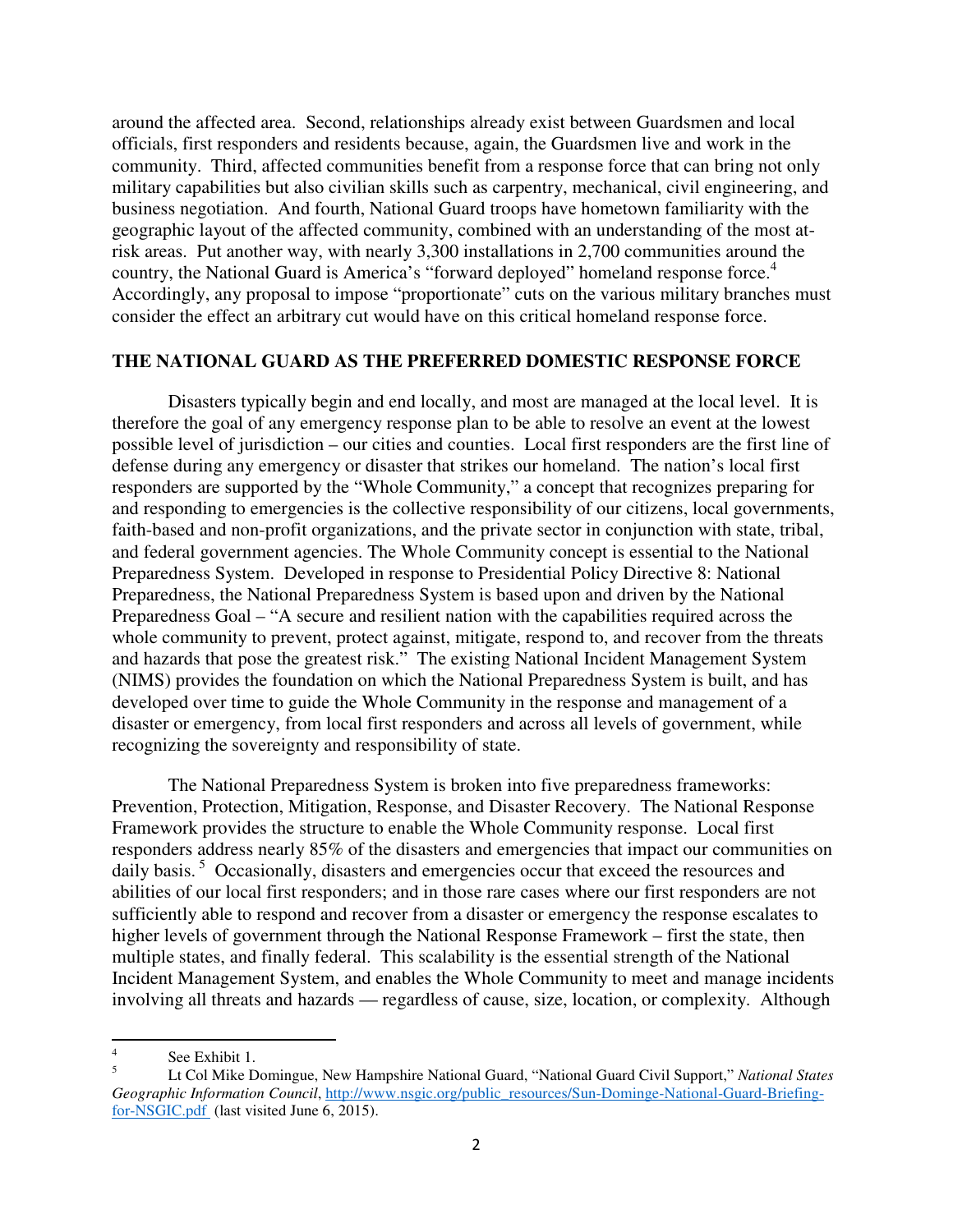the scalability includes the ability to integrate national resources, the National Incident Management System and National Response Framework respect the sovereignty of the states and recognize that command and control of the disaster or emergency response remains with the state(s) or lowest level of jurisdiction.

As an event grows in size or complexity, the National Response Framework guides the incorporation of additional resources from the Whole Community to respond, from city to county and then to the state level. At the state level, the incident is managed through the state's emergency manager and no matter how large or small the incident becomes, the state remains in control of all response assets, federal or otherwise. There are three models for the state emergency manager found among the states and territories. A majority of the states and territories, 37, have a stand-alone emergency manager, five states assign the Adjutant General of the National Guard the dual role of state emergency manager, and 12 states assign the Adjutant General the roles of state emergency manager and homeland security advisor.<sup>6</sup> The Governor ultimately exercises command and control of the response to an emergency or disaster through his or her emergency manager. As a state institution, one of the tools available to the Governor is his or her National Guard, and the Governor can task the National Guard to provide Military Support for Civil Authorities (MSCA) missions to help in the response. In addition, the Governor can request assistance from neighboring states through the Emergency Management Assistance Compact (EMAC), which has been ratified by all states and territories.

If the event exceeds the resources and ability of the state to respond, the Governor will then request assistance from the federal government through FEMA. It is important to note that the resourcing agent for all federal resources, including requests for support from the U.S. Department of Defense (DoD) not related to the state's National Guard MSCA mission, is FEMA. Despite the DoD's "immediate response" authority, FEMA manages and assigns requests for federal assistance to the most capable organization.<sup>7</sup>

Capability is more than force structure: it is the ability to provide the most effective, versatile, scalable support to the local community – the type of support only found in the National Guard. In the 5% of emergencies and disasters that require assistance beyond the resources and capabilities provided by the National Guard, neighboring states, and non-DoD federal agencies, FEMA will task the DoD to respond.<sup>8</sup> The request for DoD resources, however, does not transfer command and control of the incident to the DoD. Instead, in a properly executed response to an emergency or disaster, it brings those DoD resources to the incident and works at the direction of the Governor and state emergency manager through a Dual Status Commander as part of the National Response Framework. Despite the additional resources that the DoD brings, its support to civil authorities is slow and mission assignment cumbersome because providing those resources requires Secretary of Defense authorization. The National Guard, because it is locally based and responsive to the state, is the first line of support

<sup>6</sup> See Exhibit 2

<sup>7</sup> DoD Directive 3025.18, also known as the "Immediate Response Authority," grants federal military commanders and/or responsible DoD civilian officials the ability to act from a request by a competent civilian authority to save lives, prevent human suffering, or mitigate great property damage within the United States.

<sup>8</sup> Domingue.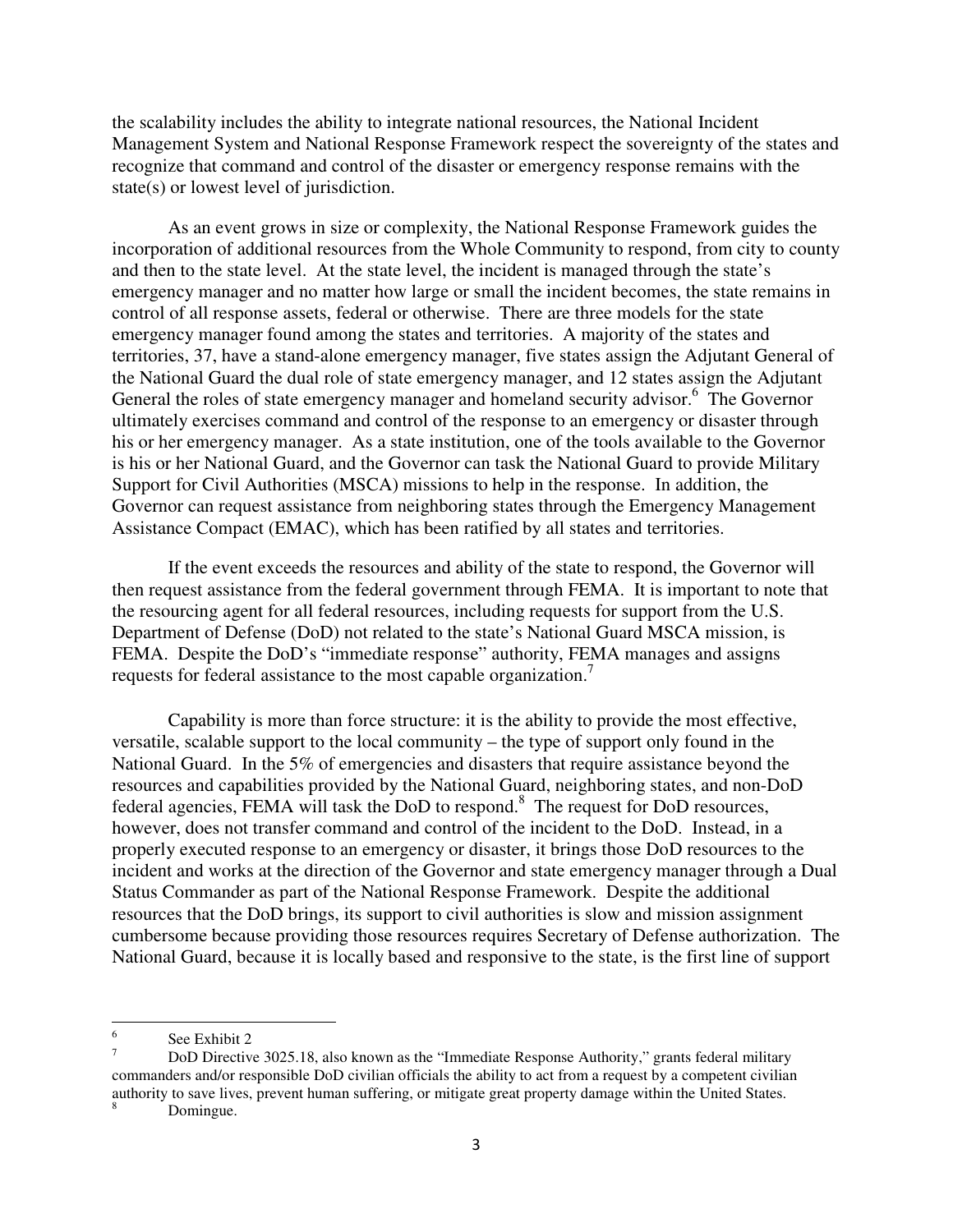to your constituents' first responders once local resources are overwhelmed. Beyond being the first choice, it is also most appropriate choice based on applicable legal authorities.

## **THE ROLE OF THE NATIONAL GUARD IN DSCA OPERATIONS**

**National Guard (NG) units, under the control of their respective state governor and their "The Adjutants General" (TAGs), have traditionally been the primary military responders in domestic operations and emergencies. The use of federal forces to support state and local governments was, and remains, the exception rather than the rule. Federal forces are generally used only after state resources are exhausted or overwhelmed and federal assistance has been requested by state officials.<sup>9</sup>**

As detailed above, management of natural disasters and similar incidents is based upon the principal of "tiered response." Pursuant to that concept, response and support to affected areas begin at the lowest level of government and escalate to the next tier based upon requirements. Each successive level of government maintains enough capability to carry out the responsibilities imposed upon it by law. Each has some reserve capability to address exceptional circumstances that occur within its jurisdiction. When an incident overwhelms the capacity of any level of government, it calls upon the next higher level of government for support. The key players in the tiered response framework are local, tribal, state, and federal governments.<sup>10</sup>

To understand the role of the National Guard in national defense and homeland security, one must understand the constitutional and statutory provisions governing use of military force by the federal and state governments. Governors and federal officials must also have a clear understanding of current and evolving national defense and homeland security strategies and the organizational structure, funding sources and operational capabilities of today's Army and Air National Guard.<sup>11</sup>

Several statutes govern the use of military forces in response to a natural or man-made disaster. The first is the *Stafford Act*. <sup>12</sup> The *Stafford Act* is the primary legal authority for federal emergency and disaster assistance to state and local governments. It authorizes the President to issue major disaster declarations and authorizes federal agencies to provide assistance to states overwhelmed by disasters. Most of the *Stafford Act* provisions come into play after an emergency request from a state's Governor. The *Stafford Act* also sets the guidelines for reimbursements from federal funds to federal agencies and states. As is the case with many of the legal authorities governing disaster relief, the *Stafford Act* "is based on the premise that most

<sup>9</sup> CDR Dave Sherry and LCDR Robert Pirone, *Domestic Operational Law Handbook* (CLAMO, The Judge Advocate General's Legal Center and School, U.S. Army, Charlottesville, Virginia, 2013), 3.

 $10$  ADP 3-28, 3.

Lowenberg, 1. 12

*The Robert T. Stafford Disaster Relief and Emergency Assistance Act*, 42 U.S.C. § 5121, *et seq.,* as amended by the *Post-Katrina Emergency Management Reform Act of 2006*, Pub. L. No. 109-295 (2007), and the *Sandy Recovery Improvement Act of 2013*, Pub. L. No. 113-2 (2013).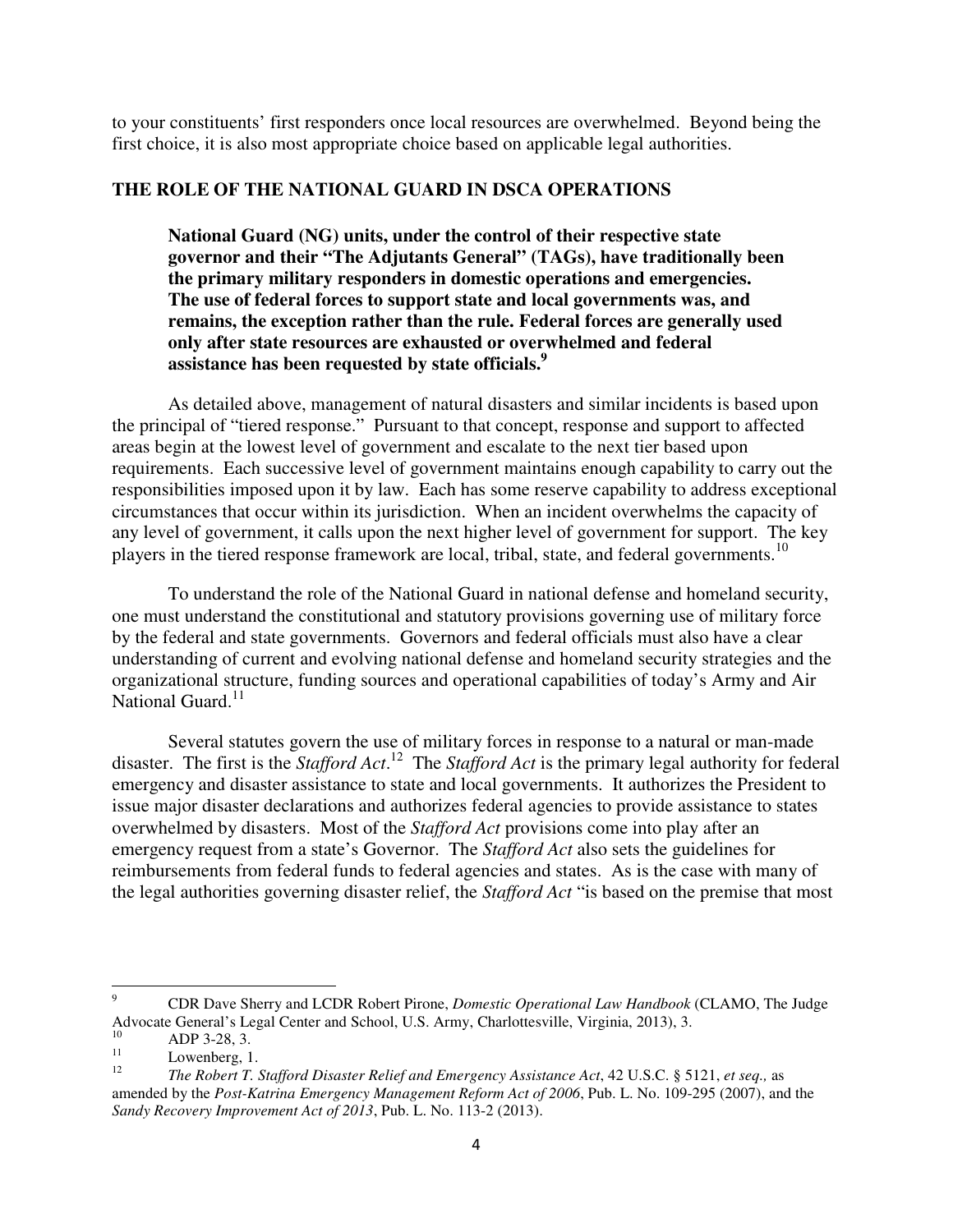incidents begin and end locally and are managed on a daily basis at the lowest possible geographical, organizational, and jurisdictional level."<sup>13</sup>

One of the oldest and most restrictive of the laws applicable to Defense Support to Civilian Authorities is the *Posse Comitatus Act (PCA)*. <sup>14</sup> The *PCA* prohibits the use of federal troops for law enforcement purposes, with some limited exceptions. But while the *PCA* restricts the use of federal troops in law enforcement roles, such as traffic control points or patrolling in the aftermath of a disaster, National Guard troops serving in their state capacities are exempt from the restrictions of the *PCA*. The federal versus state characteristics of the National Guard are discussed in greater detail below.

One of the few exceptions to the *PCA*'s prohibition on use of federal troops for law enforcement purposes is the *Insurrection Act*,<sup>15</sup> which permits the President to use the armed forces to enforce the law when: (1) there is an insurrection within a state, and the state legislature (or Governor if the legislature cannot be convened) requests assistance from the President; (2) a rebellion makes it impracticable to enforce the federal law through ordinary judicial proceedings; or (3) an insurrection or domestic violence opposes or obstructs federal law, or so hinders the enforcement of federal or state laws that residents of that state are deprived of their Constitutional rights and the state is unable or unwilling to protect these rights.<sup>16</sup>

As a unique state-based military force (albeit largely funded by the federal government and trained in accordance with federal standards), the National Guard is the only military force shared by the states and the federal government. It is a ready operational force accessible to the states for both state and combined state and federal purposes *and* to the federal government for federal purposes.<sup>17</sup>

### *State Active Duty*

States are free to employ their National Guard forces under state control for state purposes and at state expense as provided in the state's constitution and statutes. In doing so, Governors, as commanders-in-chief, can directly access and utilize the Guard's federally assigned aircraft, vehicles and other equipment so long as the federal government is reimbursed for the use of fungible equipment and supplies such as fuel, food stocks, etc. This is the authority under which Governors activate and deploy National Guard forces in response to floods, earthquakes, wild fires and other natural disasters. It is also the authority under which Governors deploy National Guard forces in response to human-caused emergencies such riots (e.g., World Trade Organization meeting, Seattle, 1999), civil unrest (e.g., World Bank meeting, District of Columbia, 2000) and terrorist attacks (e.g., World Trade Center attacks, New York City, Washington DC and Pennsylvania, September 11, 2001). Unlike active duty and federal military reserve forces such as the Army and Air Force Reserves, all National Guard personnel and equipment (or so much thereof as are not already "federalized") are directly accessible to the

 $\frac{13}{14}$  Sherry and Pirone, 25.

<sup>14 18</sup> U.S.C. 1385.

<sup>&</sup>lt;sup>15</sup> 10 U.S.C.  $\S$ § 331–334.<br><sup>16</sup> Showy and Pirana, 82.6

<sup>&</sup>lt;sup>16</sup> Sherry and Pirone, 82 (citing 10 U.S.C. §§ 331 – 333).

This paragraph taken in its entirety by permission from Lowenberg, 1.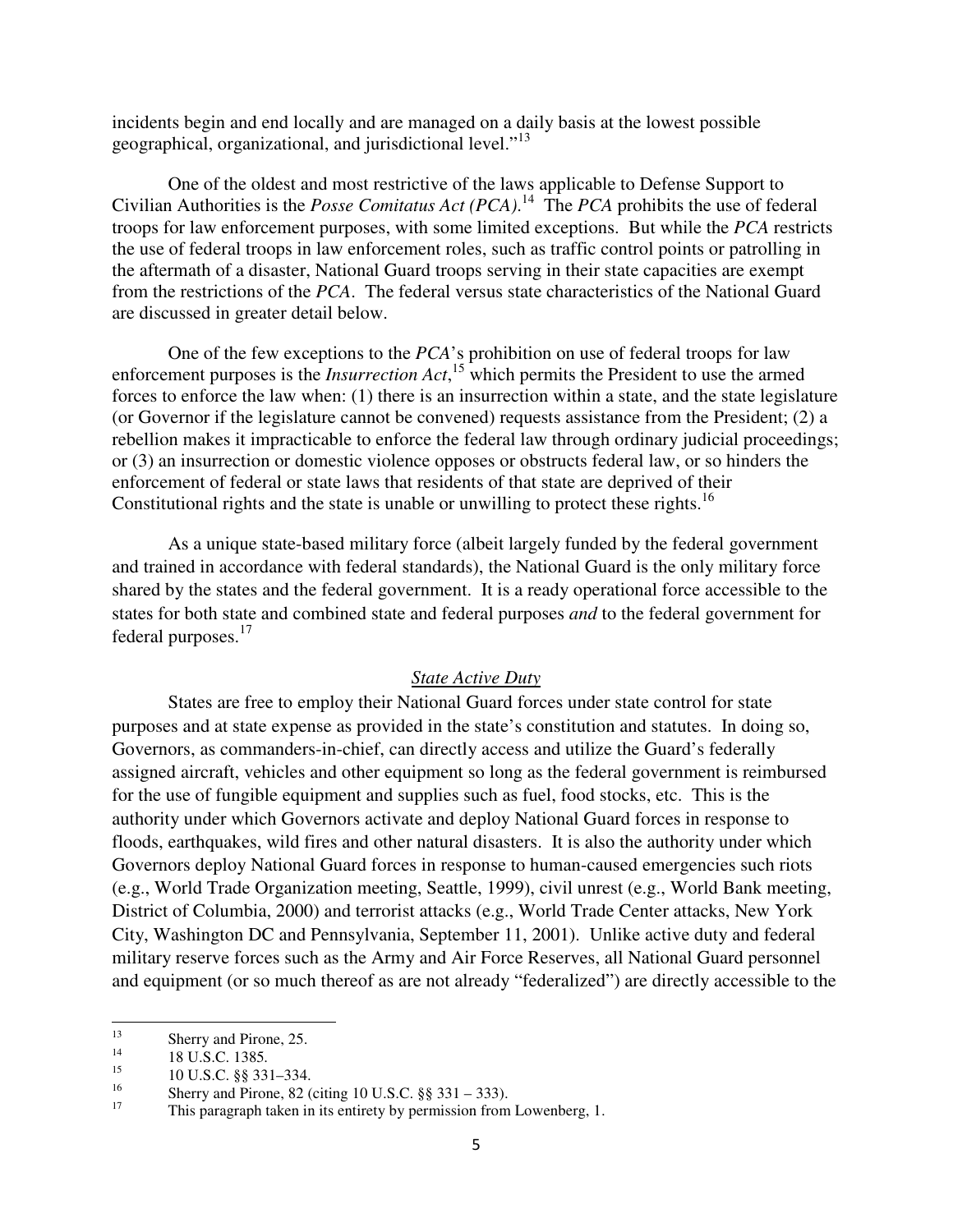Governor in state or local emergencies and as otherwise provided by state law. Such service is performed in accordance with state law; National Guard members performing duty at the call of the Governor are therefore said to be in "State Active Duty status", meaning, among other things, that command and control rests solely with the Governor and the state or territorial government. Execution of state active duty missions is accomplished by delegation of authority from the Governor to the Adjutant General.<sup>18</sup>

### *Title 32 Duty*

The Militia Clause found in Article 1, Section 8 of the U.S. Constitution also authorizes use of the National Guard under continuing state control but in the service of the federal government to "execute the laws of the Union, suppress insurrections and repel invasions". These provisions are unique to the National Guard and are the authority by which Governors answered the President's request for deployment of National Guard forces to our nation's airports following the terrorist attacks of September 11, 2001. State controlled National Guard forces were deployed by Governors at federal expense and in compliance with prescribed federal operational standards to assure aerial port security and compliance with federal interstate commerce and aviation laws. Unlike subsequent border security missions (described below), National Guard forces mobilized within hours and promptly deployed to airports where they remained under state control for the duration of the 6-month airport security mission. These arrangements preserved state-level management of National Guard personnel and assured maximum flexibility for responding to other unforeseen or emerging state and federal requirements.<sup>19</sup>

These and similar domestic military missions have been performed by the National Guard at various times since September 11, 2001 under the authority of Title 32, section 502(f) of the United States Code (USC); National Guard members performing such duty are therefore commonly said to be serving in "Title 32 duty status", meaning, among other things, that command and control remains with the Governor and the state or territorial government even though the Guard forces are being employed "in the service of the United States" for a primary federal purpose or a shared state-federal purpose.<sup>20</sup>

Notwithstanding clear Constitutional authority for these arrangements (state control of Guard operations having a primary federal purpose or a shared state-federal purpose), DoD officials frequently questioned the Guard's *statutory* authority for Title 32 domestic operations. Statutory authority for National Guard training at federal expense is clear. The argument, however, was that 32 USC 502(f), which authorizes use of the National Guard at federal expense but under continuing state control for "training *or other duty*" is somehow intended to authorize training only, as opposed to duties such as military support to civil authorities. Some of these DoD officials therefore questioned President Bush's request for National Guard Title 32 operational assistance at the nation's airports in 2001-2002, subsequent support for federal

 $\begin{array}{cc}\n^{18} \\
^{19}\n\end{array}$  Ibid, 2.

 $\frac{19}{20}$  Ibid.

Ibid.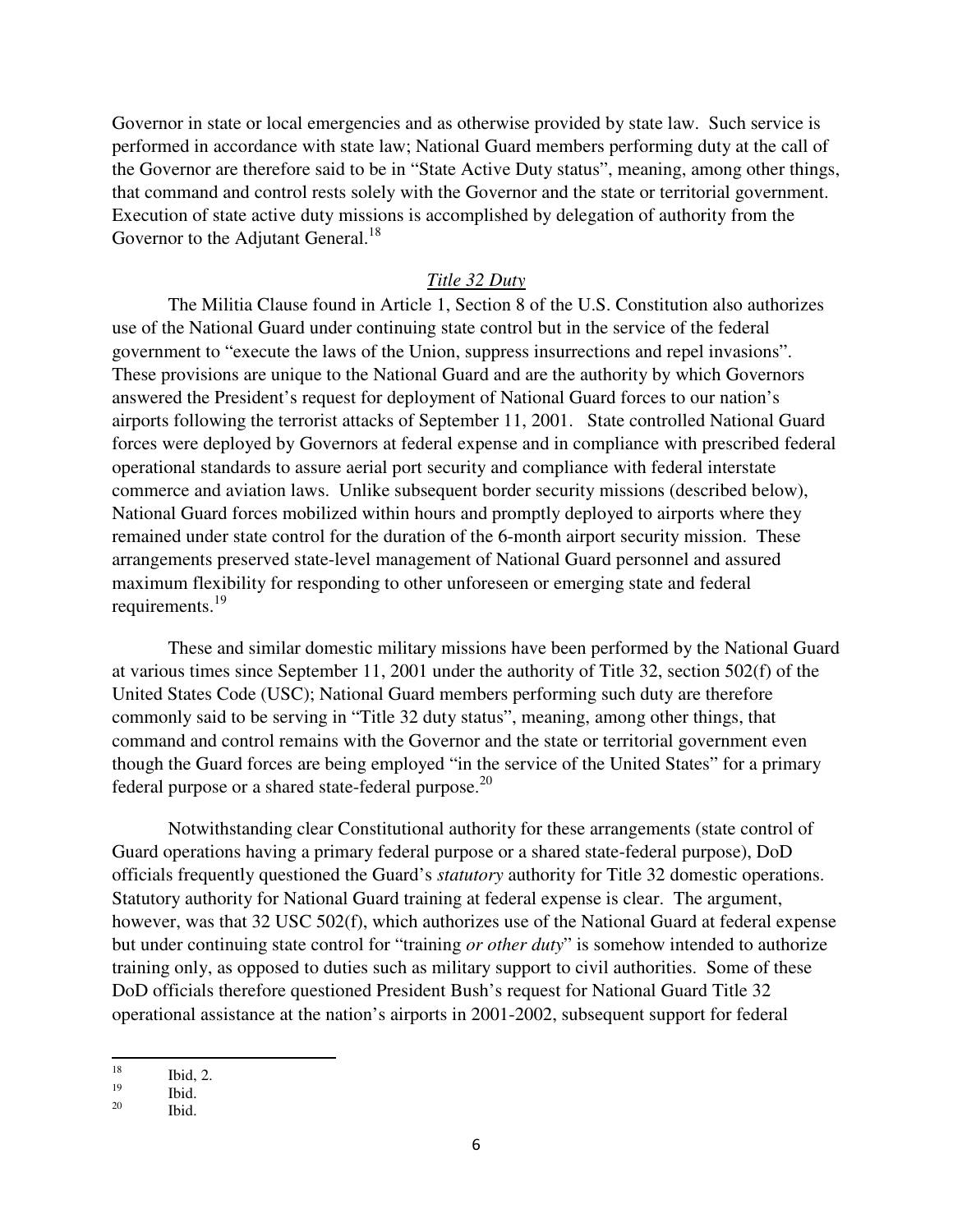border security agencies and other periodic National Guard assistance to federal and state civil authorities. Enactment of 32 USC 901 *et. seq.*, resolved much of this claimed ambiguity by authorizing the Secretary of Defense to "provide funds to a Governor to employ National Guard units or members to conduct homeland defense activities that the Secretary determines to be necessary and appropriate." See 32 USC 902. $^{21}$ 

The statute defines "homeland defense activities" as activities "undertaken for the military protection of the territory or domestic population of the United States, or of the infrastructure or other assets of the United States determined by the Secretary of Defense as being critical to national security, from a threat or aggression against the United States." (32) USC 901(1)). The Secretary of Defense may request domestic use of National Guard forces and fund such operations (as was done with the Governors' support for airport security in 2001- 2002). "A Governor of a State may [also] request funding assistance for the homeland defense activities of the National Guard of [their] State." (32 USC 906). 32 USC 901 *et seq.* explicitly authorizes use of the National Guard under continuing state control but at federal expense, when approved by the Secretary of Defense*,* for a wide variety of operations, including, when appropriate, protection of oil refineries, nuclear power plants and other critical infrastructure and responding to catastrophic natural disasters and adaptive human threats. $^{22}$ 

#### *Title 10 Duty*

The War Powers Clause of the U.S. Constitution grants the federal government plenary authority to raise military forces and to employ such forces, including mobilized (sometimes referred to as "federalized") National Guard units, under federal control and at federal expense for national defense purposes. This is the authority under which the federal government mobilizes and deploys National Guard units and personnel for combat, combat support and combat service support missions at home and throughout the world. Such service is performed under the authority of Title 10 USC; service members performing such duty are therefore commonly said to be in "Title 10 duty status", meaning, among other things, that command and control rests solely with the President and the federal government. $^{23}$ 

Since the Army, Navy, Air Force, Marine and Coast Guard Reserves, like their active duty counterparts, are federal military forces wholly controlled by the federal government, they are *not* directly accessible by Governors and duty performed by such personnel is always in "Title 10 status". When performed within the United States, Title 10 duty (including Title 10 duty performed by National Guard personnel) is subject to a number of legal restrictions, including, as stated above, provisions of the Posse Comitatus Act (18 USC 1385), which severely limit the use of federal military forces in support of domestic law enforcement operations.<sup>24</sup>

 $\frac{21}{22}$  Ibid.

 $\frac{22}{23}$  Ibid.

 $\begin{array}{cc}\n^{23} & \text{Ibid, 3.} \\
^{24} & \text{II.14}\n\end{array}$ 

Ibid.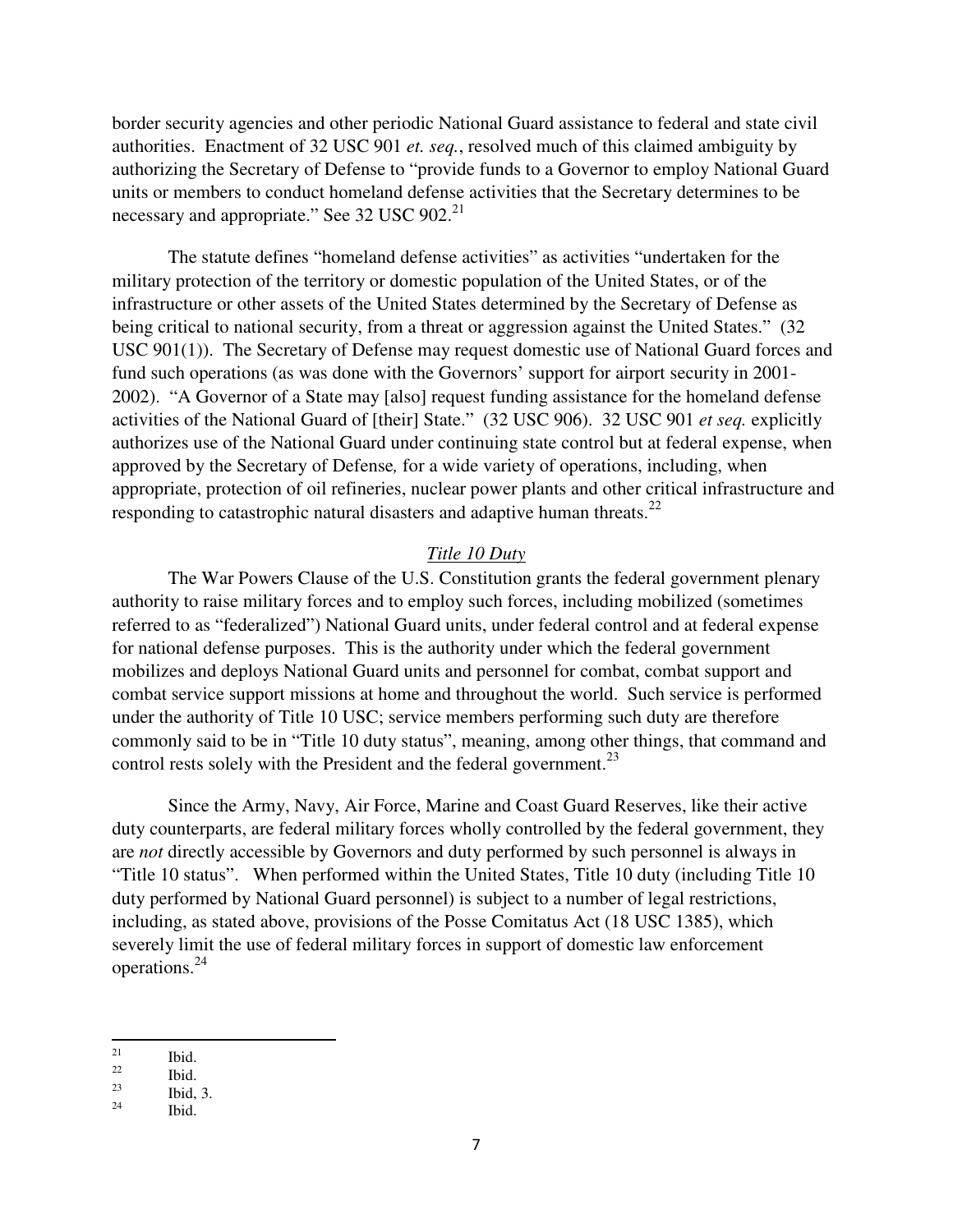When employed at home or abroad in Title 10 status, National Guard forces are stripped of all state control and become indistinguishable elements of the federal military force. This was the authority used by the federal government to mobilize and deploy National Guard forces to augment federal law enforcement agencies at the Canadian and Mexican borders in the spring and summer of 2002. In stark contrast to the speed and efficiency with which Governors deployed National Guard Soldiers and Airmen to airports (more than 450 airports were secured within a matter of hours or days), it took more than six (6) months for the DoD to agree to a Memorandum of Understanding with the U.S. Border Patrol and increased security at our nation's borders was delayed until these negotiations and legal arrangements had been finalized.<sup>25</sup>

## *Duty Statuses Summarized*

Federal and state constitutions and statutes provide the primary authority for use of military force by the federal and state governments. These provisions, in so far as they apply to the National Guard, reflect the constitutional balance of power between the sovereign states and the central federal government. National Guard forces are unique among all other military components in that they may be used in one of three legally distinct ways:

(1) by the Governor for a state purpose authorized by state law (State Active Duty); or

 (2) by the Governor, with the concurrence of the President or the President's designee (e.g., the Secretary of Defense), for shared state/federal purposes or for a primary federal purpose (Title 32 Duty); or

(3) by the President for a federal purpose authorized by federal law (Title 10 duty).<sup>26</sup>

When in State Active Duty or Title 32 status, National Guard forces remain under the operational, tactical and administrative control of the Governor and the state government. This authority is reposed in the Governor as commander-in-chief and executed by the Adjutant General, as the state's senior military commander. By contrast, Title 10 military forces (active duty, reserve and "federalized" National Guard forces) are under the exclusive control of the President and the federal government and are beyond the access, control or supervision of the Governor even when operating within his or her state.<sup>27</sup>

### **THE DUAL STATUS COMMANDER CONCEPT**

In responding to a complex catastrophe, there is a potential for confusion in the chain of command between the response initiated at the State level National Guard forces, and the federal active duty and reserve forces provided by the DoD for DSCA operations. In reviewing the responses to modern catastrophes, the first lesson learned to preserve the respect for civil authorities is establishing a clear chain of command. Second, coordination and operational unity of effort between the state and federal efforts must be maintained. Finally, imposing multiple

 $\frac{25}{26}$  Ibid.

 $\frac{26}{27}$  See Exhibit 3.

Ibid.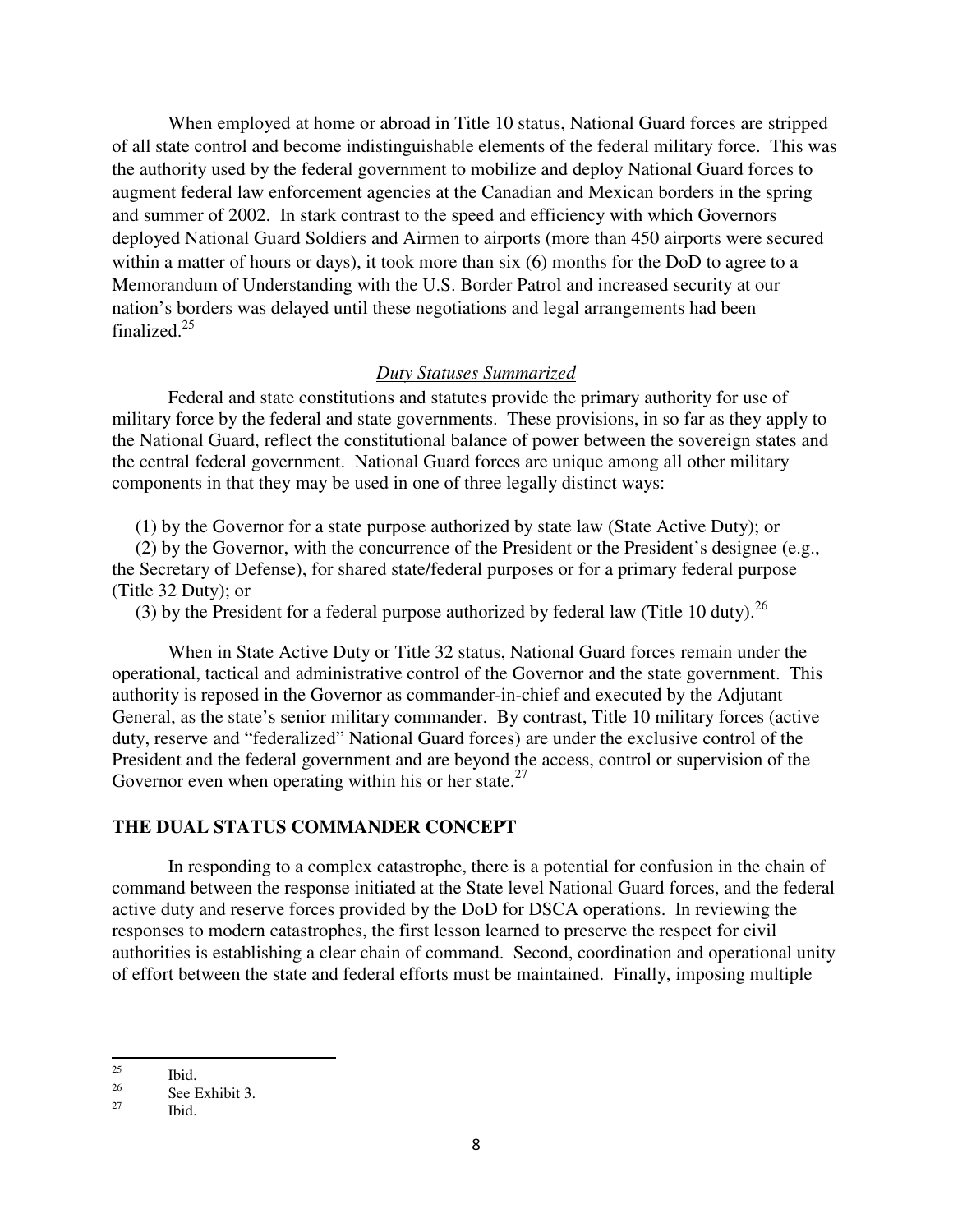voices from different uniformed services on stressed local, state and federal civilian agencies must be avoided.<sup>28</sup>

The 2012 National Defense Authorization Act, found in Public Law 112-81, fused earlier legislative efforts from both the Council of Governors and the DoD to enable individual states and the DoD to coordinate their efforts through a single commander. The Dual Status Commander concept involves a command arrangement that legally authorizes one military officer, usually a National Guard officer, to assume simultaneous but mutually exclusive command authority over both National Guard forces and Title 10 federal military forces. While state and federal military forces maintain separate and distinct chains of command, the Dual Status Commander is capable of leading all military forces and directs their response efforts. This achieves a level of unity of effort that was unachievable or difficult prior to implementation of this construct. The unique command architecture of the Dual Status Commander respects the various constitutional and legal considerations governing the use of military forces in a domestic capacity. It further alleviates the tension experienced in past responses between states and the federal government during complex disaster mitigation.<sup>29</sup>

Ultimately, nobody knows a state better than its Governor; the individual elected by the people and accountable to them during their time of greatest need. The Governor, working with his or her state Adjutant General, will continue to lead disaster response and recovery efforts within their state. A Dual Status Commander allows them to do it better by ensuring all types of DoD support work together within the Governor's intent. It allows the President and Secretary of Defense to bring the weight of unique DoD capabilities and national capacity to bear when our citizens most need it, and when the interests of the entire country are at stake. And, it allows US Northern Command to achieve its vision of working with partners to outpace threats and support the American people in their times of greatest need.<sup>30</sup>

Dual Status Commanders have successfully been employed for multiple planned events since 2004 and multiple unplanned wildfires and hurricanes. Most notably, Dual Status Commanders were used during the G8 Summit at Sea Island, GA in 2004; at the Republican and Democratic National Conventions in both 2004 and 2008; and the G20 Summit in Pittsburgh, PA in 2009. Dual Status Commanders were also employed for Hurricane Irene in 2011, the Colorado wildfires in 2012, the Colorado floods of 2013, Tropical Storm Isaac in 2012, and Hurricane Sandy in October of 2012.<sup>31</sup> The Governor for the state of New Jersey, the Title 10 Commander for US Northern Command, and the Chief of the National Guard Bureau all heralded the successful use of Dual Status Commanders in the response to Hurricane Sandy.<sup>32</sup>

<sup>28</sup> Ryan Burke and Sue McNeil, *Toward a Unified Military Response: Hurricane Sandy and the Dual Status Commander* (Strategic Studies Initiative, The U.S. Army War College Press, Carlisle Barracks, Pennsylvania, April 2015), 53-78.

<sup>29</sup> Schumacher, Ludwig J. "Dual Status Command for No-Notice Events: Integrating the Military Response to Domestic Disasters." *Homeland Security Affairs* 7, Article 4 (February 2011).

<sup>30</sup> Gen. Charles H. Jacoby, Jr., and Gen. Frank J. Grass "Dual-Status, Single Purpose: A Unified Military Response to Hurricane Sandy" http://www.ang.af.mil/news/story.asp?id=123339975 (last visited June 6, 2015).

<sup>31</sup> Brig Gen Richard J. Hayes, Jr. "DOD Response Under the Stafford Act: A Call to Action." (*Joint Forces Quarterly*, Issue 77, 2nd Quarter 2015, St. Louis, Missouri) 84-86.

Jacoby and Grass.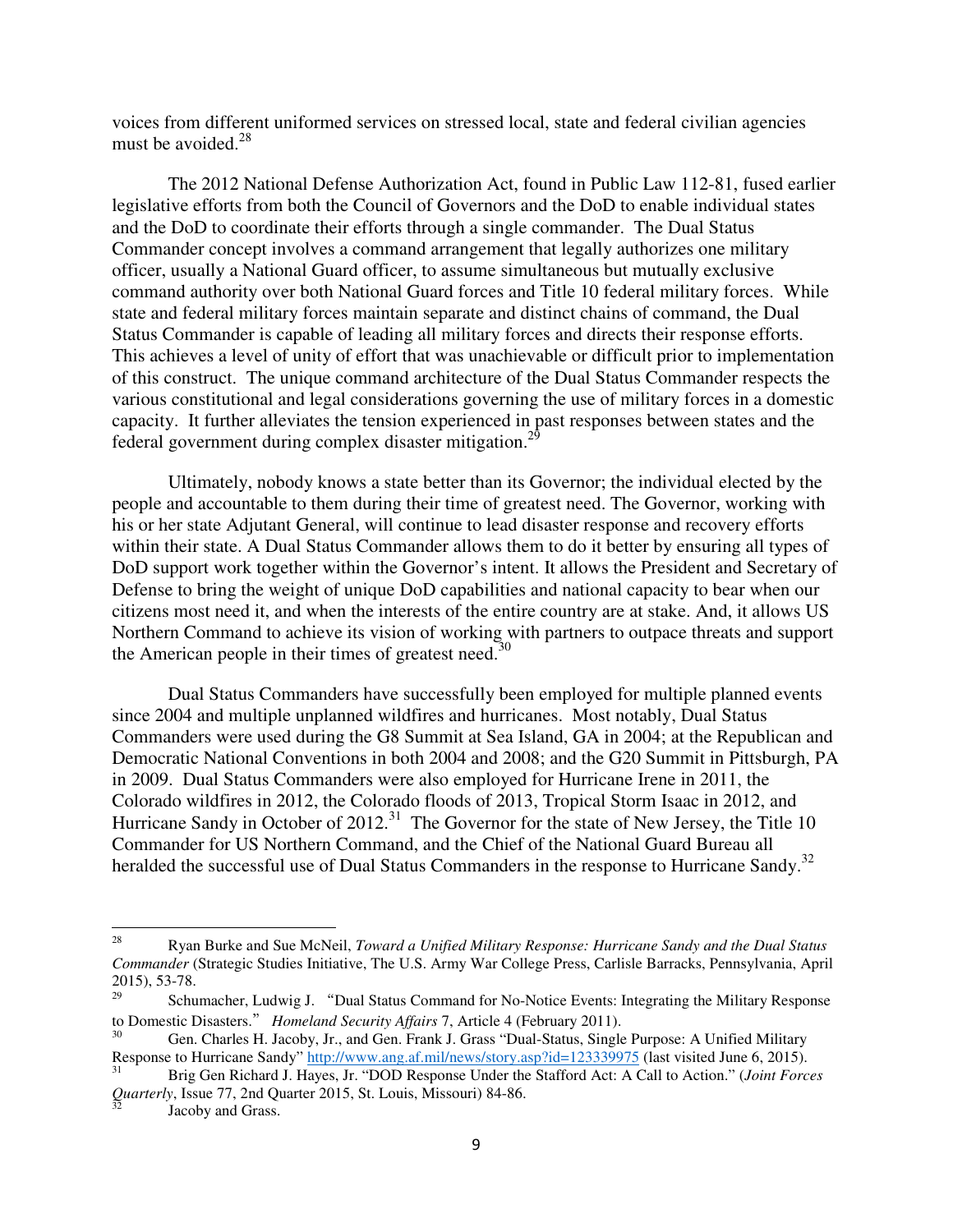### **CONSIDERATIONS FOR THE WAY FORWARD**

Since the deployment of Dual Status Commanders to both preplanned, as well as nonotice/limited-notice incidents, improvements at both the state and federal levels can be made. Future modifications must preserve the authority of a state Governor to manage incidents in the state and mitigate the risk of failed state and federal coordination mechanisms.

#### *Difficulties in Receiving 32 USC 502(f) Authority and Resourcing*

The DoD receives – and often denies – requests from states for the Secretary of Defense to approve 100% DoD-funded operations under  $32 \text{ USC } 502(f)$ . <sup>33</sup> The current articulated criteria for a 502(f) operation from the DoD are: (1) effects of event are catastrophic; (2) the event is national in character; and/or (3) requires a significant multi-state National Guard response.<sup>34</sup> In April of 2012, The DoD's Reserve Forces Policy Board published its report on New Policies and Clearer Funding Flows for Reserve Component Operations in the Homeland. In this report, the Reserve Forces Policy Board discussed the denial of requests for 502(f) funding and recommended that the Office of the Secretary of Defense should collaborate with the National Guard to develop clearer guidelines and criteria.<sup>35</sup> This recommendation would provide greater predictability for state leaders regarding the likelihood of approval by the Secretary of Defense for state requested operations under Section 502(f). Additionally, the Board recommended that the DoD should work with Department of Homeland Security, FEMA and the Office of Management and Budget to clarify in writing the policy for the reimbursement of the pay of both National Guard and Reserve forces when assigned missions by the Secretary of Defense for purposes of conducting disaster relief operations. Specifically, the dialogue should cover possible revision of 44 CFR 206.8 or the creation of an agreement in writing between DoD and FEMA regarding reimbursement for the military pay of National Guard personnel employed for disaster operations under 32 USC 502(f).<sup>36</sup>

## *Title 10 Awareness of the Dual Status Commander Construct*

Of the noted areas needing improvement, perhaps none is more important than DSCA education for senior military leaders.<sup>37</sup> While there are many subject matter experts in all things related to defense support of civil authorities, there appears to be a critical gap in DSCA knowledge among some senior military commanders. As evidenced by the failure to follow mission assignment processes and the notable confusion over the role and authority of the Dual Status Commander. It appears that some senior leaders, often with decision making authority, lack the required knowledge to ensure their decisions fall within established legal, financial, and doctrinal barriers of DSCA operations. The critical triad of DSCA considerations—the legal, financial, and doctrinal guidelines—were abused during the Sandy response in New York, in many cases due to a lack of DSCA knowledge among commanders and their support staffs.<sup>38</sup>

<sup>&</sup>lt;sup>33</sup> Memorandum for the Secretary of Defense from MajGen Arnold L. Punaro, USMCR (Ret), Chairman, Reserve Forces Policy Board, Re: Report of Reserve Forces Policy Board on New Policies and Clearer Funding Flows for Reserve Component Operations in the Homeland, April 9, 2012.

 $rac{34}{35}$  Ibid.

 $\frac{35}{36}$  Ibid.

 $rac{36}{37}$  Ibid.

 $38$  Burke and McNeil, 106.

Ibid, 73-74.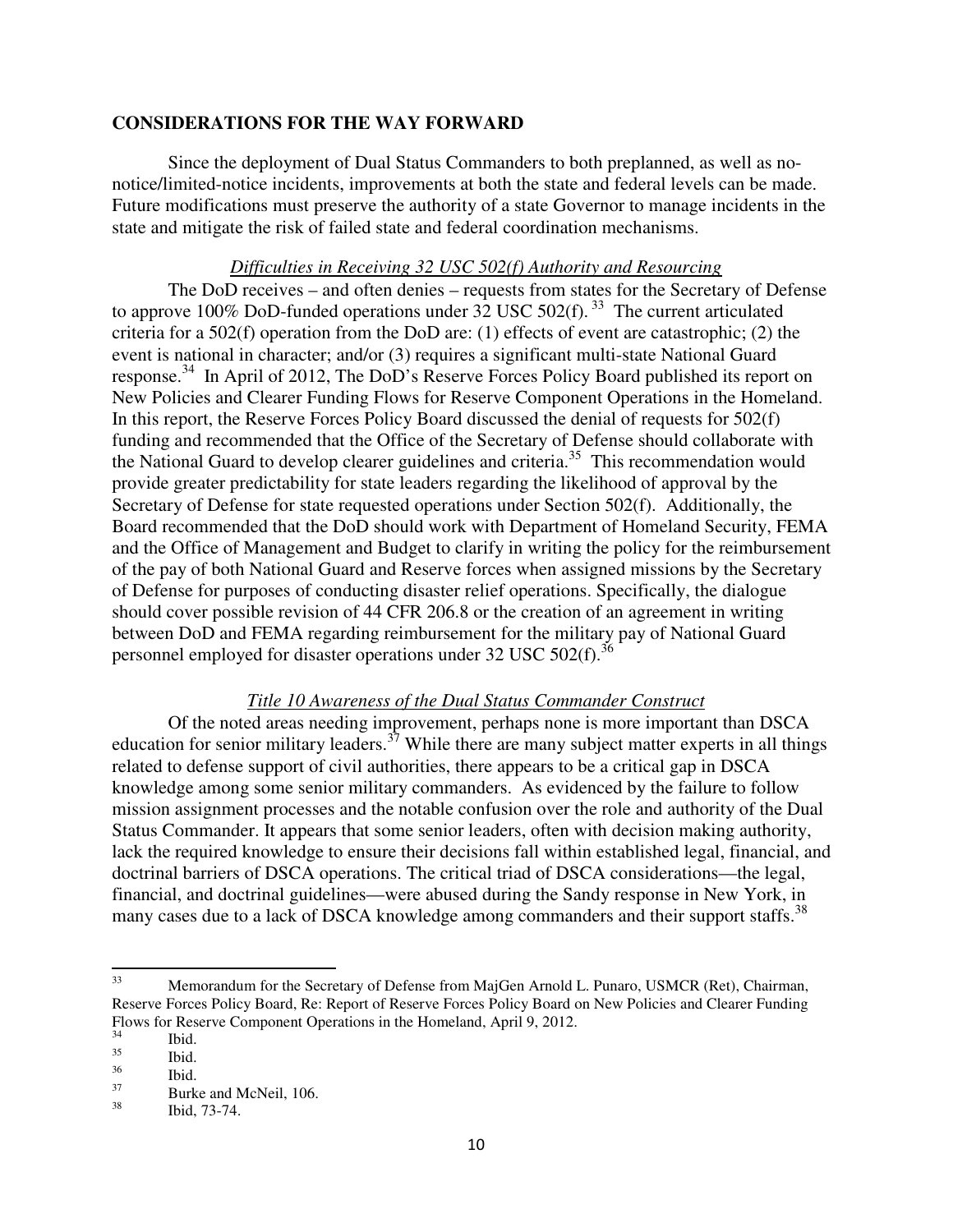Some of the Title 10 Active Duty officers who participated in Hurricane Sandy suggested overturning the National Response Framework and that prepositioning Title 10 forces was the preferred strategy, rather than activating National Guard troops through Emergency Management Assistance Compact and other sourcing mechanisms.<sup>39</sup> Aggressive posturing of Title 10 forces risks complicating the incident response framework on multiple levels, including command and control confusion and functional interoperability. A Governor should be able to enlist the aid of a local Title 10 engineer unit in a flood, but even the unmatched capabilities found in active duty units must be applied in a coordinated fashion.

After Action Reports indicate that US Army Corps of Engineers commanders were equally unfamiliar with the Dual Status Commander construct.<sup>40</sup> In this case, Title 10 forces attached to Task Force Pump and in support of the US Army Corps of Engineers as the lead federal agency for Emergency Support Function-3 were assigned missions beyond the scope of any pre-approved mission assignments for Title 10 forces. Reports suggest that the US Army Corps of Engineers personnel were unaware of certain Title 10 restrictions for federal military forces and did not have an effective process in place to facilitate coordination with the Dual Status Commander. $41$ 

Additionally, the Marine Corps' arrival on Staten Island resulted from a series of conversations outside of the established chain of command and perhaps without consideration for normal Title 10 request for assistance procedures.<sup>42</sup> A number of After Action Reports support the claim that the Commandant of the Marine Corps, through the II Marine Expeditionary Force commanding general directed the 26th Marine Expeditionary Unit (MEU) commander to deploy his unit to the USS Wasp off the coast of New York. The guidance from the Commandant instructed the MEU to: "Get to New York City, go ashore, do good, and relieve the suffering that is occurring."<sup>43</sup> As a result, without a mission assignment or notifying the Dual Status Commander, Marines carried out their orders and began support efforts on November 4, 2012. Except for justifying the Marine Corps' arrival on Staten Island as Immediate Response Authority, the legal basis for the Marines' activity on Staten Island during Hurricane Sandy remains questionable and ambiguous.<sup>44</sup>

### *Impacts of Sequestration and a Reduction in Force on the CBRN Response*

The Chemical, Biological, Radiological, and Nuclear (CBRN) Response Enterprise is composed of both Title 10 Active Duty and Title 32 National Guard forces which are divided into state assigned/resourced units and teams, and allocated federal response forces. Forces assigned to state National Guard command and control include 57 Weapons of Mass Destruction – Civil Support Teams (WMD-CSTs) with 22 personnel in each, with one in every state (two in FL, CA and NY), plus one in the District of Columbia and each of the U.S. territories within US Northern Command's area of responsibility. There are also 17 CBRNE Enhanced Response Force Packages (CERFPs), and 10 Homeland Response Forces (HRFs). The federal response

 $\begin{array}{cc}\n 39 \\
 40\n \end{array}$  Ibid, 80.

 $^{40}$  Ibid, 74.

 $\frac{41}{42}$  Ibid.

 $\frac{42}{43}$  Ibid, 90.

 $\begin{array}{cc}\n^{43} & \text{Ibid, 64.} \\
^{44} & \text{II.1, 05}\n\end{array}$ 

Ibid, 95.